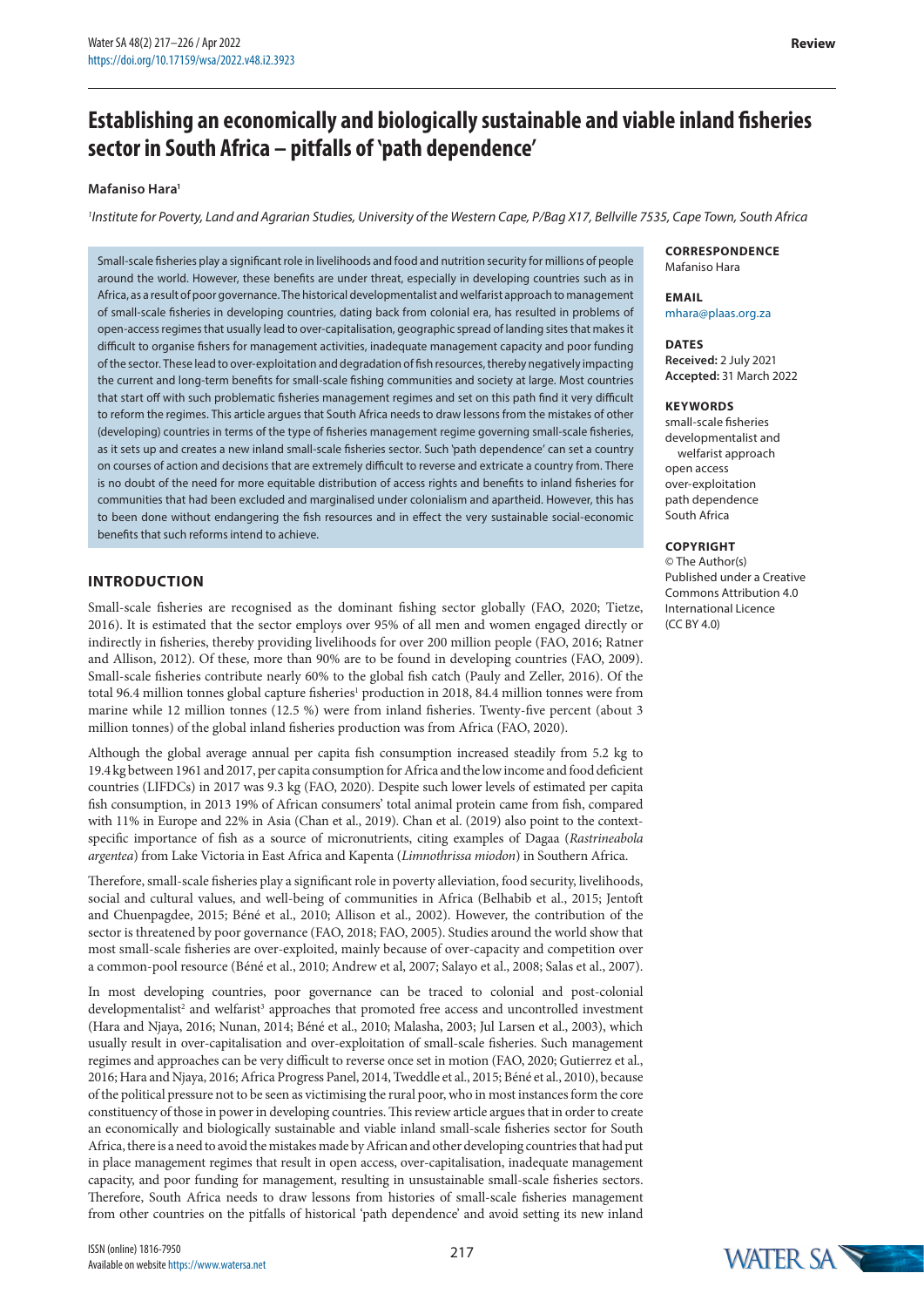fisheries sector on such a trajectory. As South Africa formalises and develops the small-scale inland fisheries sector, following Cabinet approval of the National Freshwater (Inland) Wild Capture Fisheries' Policy (RSA: Government Communications, 2021), the key question is 'what management regime needs to be put in place for a socio-ecologically sustainable and viable small-scale inland fisheries sector?'

Weyl and others (Weyl et al., 2020 p. 1) proposed that "there are ten key (research) questions and priority knowledge requirements that need to be tackled in order to formalise and develop a sustainable in inland fishery in South Africa. These are: (i) What is the exploitation potential of inland fisheries?; (ii) What are the health risks from consuming freshwater fishes?; (iii) Who currently uses inland fisheries and what are their harvests?; (iv) What can we learn from historical constraints to inland fisheries development?; (v) How will governance of fisheries have to change in an evolving sectoral environment?; (vi) What are the options for fisheries enhancement?; (vii) What are the most appropriate fisheries technologies?; (viii) What value chains and employment opportunities are associated with inland fisheries?; (ix) What is the impact of water level fluctuations on fish production?; and (x) What are the impacts of pathogenic diseases on fish populations?"

Further to the questions that Weyl et al. (2020) ask, in particular Question (iv), I argue that for a sustainable and viable inland fisheries sector in South Africa, the new 'fisheries management regime' (FMR) for the sector will need to take cognisance of: problems of open access and overcapitalisation; the geographic spread of small-scale fisheries and what this means for monitoring, control and surveillance (MCS) and the possible implementation of an output-based small-scale fishery; the type of fishing rights to be used in the sector; institutional and organisational arrangement for management of the sector; and funding for the sector.

## **FISHERIES MANAGEMENT REGIME**

The science of fisheries management strives to replace chance and uncertainty about the state of exploited fish resources in the future with a reasonable degree of predictability (Arnason, 2011; Charles, 2001; Cochrane, 2000). Fisheries managers are usually faced with the following main questions (Tweddle et al., 2015; Fogarty and Collie, 2009; Hillborn, 2007; Gulland 1974):

- How big is the resource and how much fish can be caught each year while maintaining sustainability of the stock for the future?
- Given the potential (sustainable) catch, how should this be used for the greatest benefit for (national) society?
- What (management) actions need to be taken to achieve these objectives?

The historical ideal type of fisheries management approach (i.e. by the state alone, which assumes that there are no informal management systems among fishers and fishing communities) is to a large degree based on the assumption of free access to fish resources and hence the need to regulate fishing effort in order to attain biological conservation (Ward and Kelly, 2009; Hara, 2006; Hersoug and Paulsen, 1996;). This necessitates the establishment of a fisheries management regime (FMR). A FMR comprises of three interdependent components, namely, a fisheries management system (FMS), a monitoring control and surveillance (MCS) system, and a fisheries judicial system (FJS) (Arnason, 2009; Hersoug and Paulsen, 1996). The FMS specifies the regulatory framework for the fishing activities and encompasses the general rules and the different management measures governing a fishery. For example, the technical input regulations such as the fishing gear dimensions (e.g. minimum

mesh sizes and maximum length), vessel restrictions (e.g. length and engine power), effort restrictions (e.g., number throws, days, hours, etc.) and output regulations such as annual maximum catch quotas. The MCS component is based on the need to monitor and control the fishing activities, data collection, and enforcement of the regulations. The MCS unit provides data such as catch for the management unit as well as other information for the judicial system (e.g., who is permitted to fish, how much a rights holder can catch, where rights holders can fish and what kind of gear and vessels they are permitted to use, etc.). The FJS is part of the general judicial system, sanctioning the violators, indicating both the type and level of possible punishment. The important thing to note is that all three are strongly interdependent. That is; the FMS relies on an efficient MCS and the MCS, in turn, on a working FJS (Hersoug and Paulsen, 1996). The influence also works in the other direction in that to attain the full benefits from a fishery, a co-ordinated and fully functional FMR is required.

## **STATUS AND MANAGEMENT OF INLAND FISHERIES**

In 2017, 34.2% of the world's marine fish stocks were classified as overfished<sup>4</sup> (FAO, 2020). In contrast, the aggregated global trends for inland fisheries had been that of steady growth, based on FAO's inland fishery catch statistics for the decade 2007–2016 (FAO, 2020; Funge-Smith, 2018). It is pointed out though that this positive trend could be misleading, since part of this increase could be attributed to improved reporting and assessment at the country level rather than real increase in production. In addition, this global trend showing increase in inland fisheries production and productivity may have masked declining trends in production in some individual countries (Funge-Smith, 2018), for example in Brazil, Thailand, Vietnam and Turkey (FAO, 2020). At an Africa level, the first Conference of African Ministers of Fisheries and Aquaculture (CAMFA 1), convened in September 2010 in Banjul, the Gambia, recognised that the benefits from Africa's fisheries sectors are under threat as a result of: ineffective governance; open-access character of capture fisheries; illegal, unreported and unregulated (IUU) fishing; insufficient financial investments; poorly conceived and implemented policies; and inadequate benefits from trade in fish and fish products (AUC & NEPAD, 2014). These factors contribute to the biological and economic overexploitation of many small-scale and industrial fisheries leading to negative impacts on the fish stocks, nutrition and food security, and jobs and livelihoods on the continent.

Although most developed countries are improving management of their fisheries, the situation, in terms of overcapacity, production per unit of effort and stock status, is getting worse for most developing countries (Ye and Gutierrez, 2017). A recent study shows that regions where there is under-developed fisheries management have threefold higher harvest rates and half the stock abundance compared to those regions where management is more developed and intensive (Hilborn et al., 2020). Evidently, under-developed less-intense management is common in many developing nations, which is fuelled by economic factors and inadequate management and governance capacities (Ye and Gutierrez, 2017).

## **INLAND FISHERIES IN SOUTH AFRICA**

In South Africa, inland fisheries mainly derive from the utilization of public storage dams<sup>5</sup> that had been constructed for capturing and storage of water for domestic, industrial and commercial irrigation farming. In most of the dams, exotic fish species had been introduced for recreational fishing, with the Department of Water and Sanitation policy recognizing only this fishing sector as one of the secondary beneficial uses of public dams (DWS, 2015; Hey, 1977). Historical fisheries legislation had mainly promoted the marine commercial fisheries sector, with marine small-scale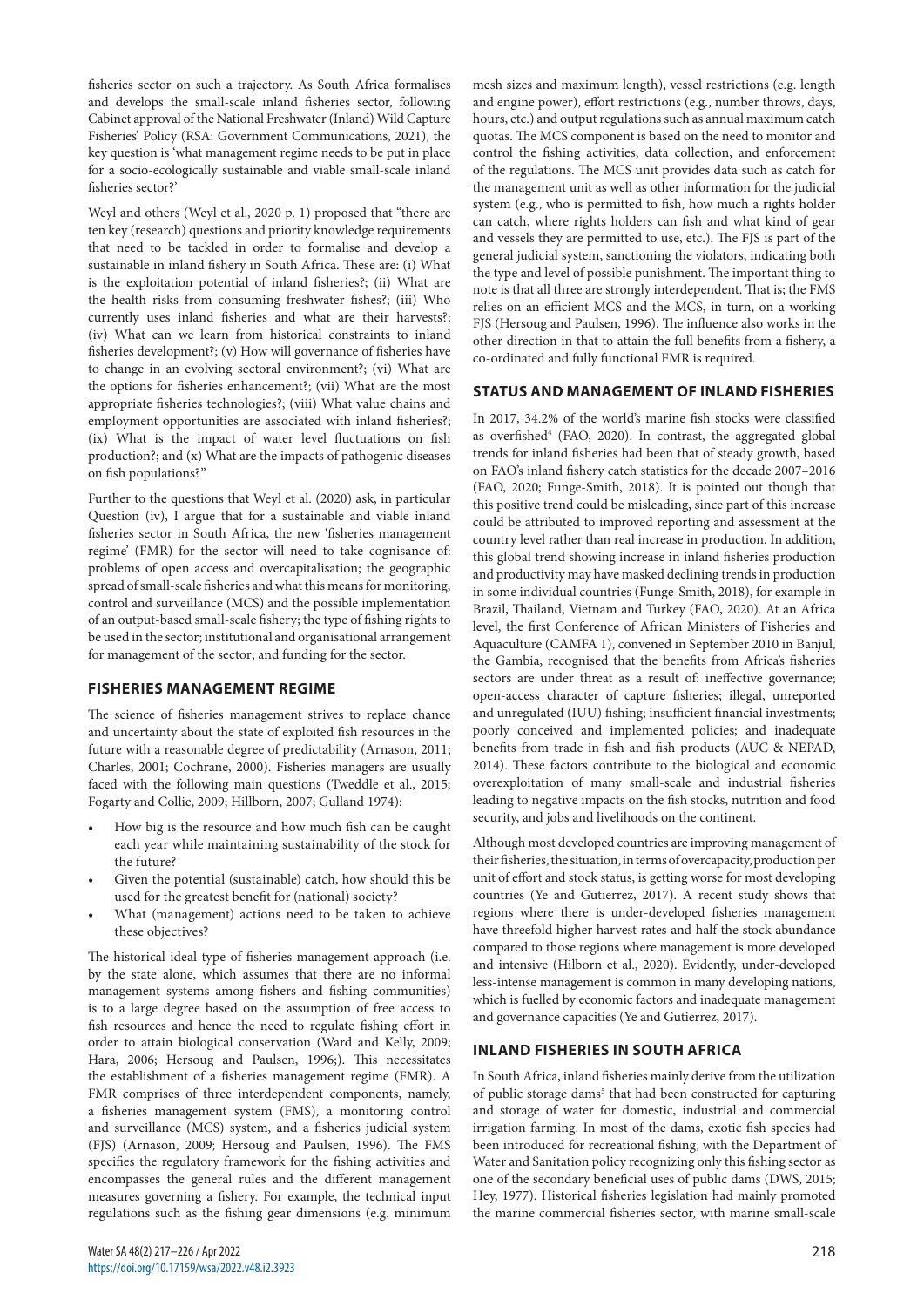fisheries only achieving policy recognition in 2012 (DAFF, 2012) and being included in legislation through the 2014 amendment of the Marine Living Resources Act 18 of 1998 (RSA, 2014). Apartheid-era exclusion of rural communities from accessing fish resources had also contributed to South African inland fisheries being utilised primarily by recreational anglers (Britz et al., 2015; McCafferty et al., 2012; Weyl et al., 2007). A second challenge has been that the management of biodiversity in inland aquatic systems had historically been fragmented between government departments, mainly at provincial level, without a coherent national policy (Britz et al., 2015; Hara and Backeberg, 2014; McCafferty et al., 2012; Weyl et al., 2007). The major challenge, therefore, has been lack of an over-arching national policy and the institutional support to develop the sector (Britz et al., 2015)

Management authority for inland fisheries has historically been delegated to the provincial environmental and nature conservation authorities (Britz et al., 2015; McCafferty et al., 2012). Because the provincial environmental agencies do not have a development mandate, they have not promoted livelihoods based on fisheries despite evidence of increasing utilization of inland fisheries by communities (Britz et al., 2015; Hara and Backeberg, 2014; Ellender et al., 2009; Van der Waal et al., 2000). The lack of an over-arching national legal framework recognising the activities of small-scale fisheries and the conservation-oriented provincial legislations had also resulted in conflicts among resources users, in particular, between small-scale and recreational fishers (Britz et al., 2015; McCafferty et al., 2012). The institutionalisation of equitable and sustainable utilisation, through the enactment and implementation of the inland fisheries policy, will require fundamental reform of the existing provincial inland fisheries legislation/ordinances and governance arrangements (Weyl et al., 2020; Britz et al., 2015; Hara and Backeberg, 2014; McCafferty et al., 2012).

In recognition of the need for the formalization of inland fisheries, the Government of South Africa initiated a process of developing an Inland Fisheries Policy in 2016 (DAFF, 2016). This culminated in cabinet approval of the National Freshwater (Inland) Wild Capture Fisheries Policy on 4 August 2021 (RSA: Government Communications, 2021). The purpose of the Inland Fisheries Policy is stated as being: to guide the sustainable development of inland fisheries through legislative reform and harmonization; definition of access rights; development of criteria for ensuring sustainable harvest levels; ensuring government organisational support structures and capacity; cooperative governance and co-management arrangements; and the empowerment of rural communities to participate in equitable and sustainable management of the resource (DEFF, 2020). Therefore, the policy is grounded in the principles of inclusivity; equitable access; transformation; sustainable development; and an 'Ecosystem Approach to Fisheries' (EAF) that embraces the precautionary principle approach (FAO, 1995).

## **LESSONS FROM DEVELOPING COUNTRY EXPERIENCES WITH SMALL-SCALE FISHERIES MANAGEMENT**

Lessons can be drawn from historical experiences of small-scale fisheries management, particularly from developing countries, for the formalisation and development of a functional FMR for South Africa's new inland fisheries sector. The key lessons are in the areas of:

- Problems of open-access regimes and how these usually lead to over-capitalisation of small-scale fisheries
- Geographic spread that characterises small-scale fisheries and impossibilities of centralising landing and launching points for fishing operations, which makes MCS and implementation of output regulations very difficult
- The type of fishing rights that would be appropriate for equitable and sustainable utilization of small-scale fisheries
- Setting up and operationalising functional institutional and co-management arrangements
- Funding for inland sustainable fisheries management

# **Open access and over-capitalisation**

In most African countries, the colonial governments did not have formal regulations to govern small-scale fisheries. The reluctance of colonial governments (for example, the British) to regulate fishing activities in the colonies seems to have been general and not specific to any country. According to Hickling (1960), this general attitude against regulation of the fishing industries in the colonial territories was largely based on the arguments of the 1866 Royal Commission which had reviewed the fisheries laws of the United Kingdom. The commission had recommended the repeal of all laws for regulating fishing in the open sea and inshore waters since the commissioners believed that there was no satisfactory evidence that fishing had made any negative impact on the fish stocks<sup>6</sup>. The lack of trustworthy time-series statistics was put forward as the main reason for the failure to reach informed conclusions. This argument was extended to the colonial territories, saying that the state of most fisheries of the colonial and dependent territories was as primitive as that of the United Kingdom fisheries of 1866, and that in the great majority of cases fisheries statistics did not exist or where they existed were incomplete and inadequate (Hickling, 1960).

At independence, most African countries continued with the approach used under colonialism (Malasha, 2003). In most instances, the open-access approach was also preferred from a political developmentalist and welfarist approach (Hara and Njaya, 2016; Nunan, 2014; Béné et al., 2010). Most states saw fisheries as a sector that offered livelihoods and economic opportunities for the rural poor and therefore as an economic development sector. Therefore, all potential participants had to have the freedom to enter and participate in a fishery and, secondly, that they were not to be limited in terms of how much they could catch. As a result, most small-scale fisheries in Africa (for example, Malawi, Zambia, Uganda, Tanzania, Nigeria, etc.) have historically been managed as 'open access' sectors and without limiting output (Arthur, 2020; Richter et al., 2020; Purcell and Pomeroy, 2015; Hara and Njaya, 2016; Hara 2006). Licensing has mainly been used as a revenue collection tool, rather than a management tool (for example, for limiting number of participants, gears and vessels in a fishery). This is also one of the main and key differences between smallscale and industrial fisheries. In most countries (for example South Africa and western developed countries), the latter are managed on the basis of limited entry and provisioned quotas, which limits the number of individuals and/or companies (rights holders) that can enter the fishery and also how much fish each rights holder can catch annually. The management of small-scale fisheries based on an open access and limitless output approach has set most African small-scale fisheries on treacherous trends towards overcapitalisation and over-exploitation (Hara and Njaya, 2016), as had been feared by Hardin's (1968) 'tragedy of the commons'. This in the end works against the very objectives that they had set out to achieve, namely, poverty reduction and food security.

The dangers of open access are all too clear from the experience of most African countries, with the dissipation of rent, declining benefits and increased poverty (Martins et al., 2018; Jacquet et al., 2010). South Africa should avoid taking that route. Besides, good precedents have been set in the marine small-scale sector (DAFF, 2012), where a rights holder has to have a right/permit to fish thereby limiting access and, also, the rights are based on limited output (quotas).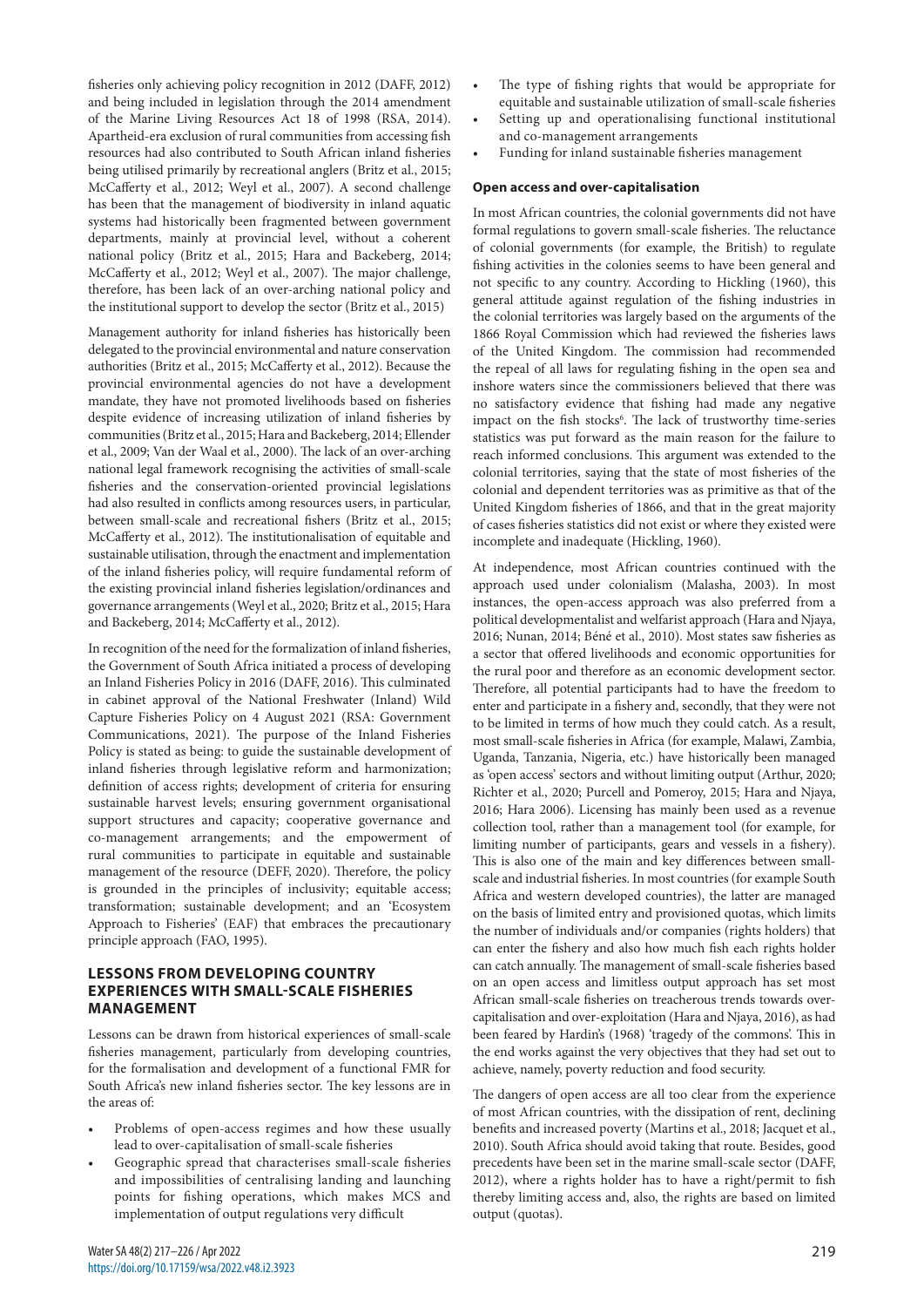#### **Geographic demarcation of management areas as fisheries management systems**

There are more than 700 public dams in South Africa spread across all nine provinces (Britz et al., 2015; Hara and Backeberg, 2014). In addition, there are also natural lakes, rivers and floodplains. All these will form the basis for an inland fisheries sector in South Africa. The dams and natural systems are unique as they are in most instances separate entities (in particular, the dams) and located in geographic areas with different ecological and physiological characteristics (Weyl et al., 2020). The natural productivity of impoundments varies, with dams and natural systems in the warmer provinces, such as Limpopo, Mpumalanga, KwaZulu-Natal and the North West having higher productivity (Weyl et al., 2020; Britz et al., 2015; Weyl et al., 2015; Fouche et al., 2012; McCafferty et al., 2012).

It would be impractical to view and manage, let alone legislate, each impoundment or natural system as a separate individual fisheries management system. Therefore, one of the key issues for the new management regime under the new National Freshwater (Inland) Wild Capture Fisheries Policy would be resolving whether a general FMS with a slate of general management rules, regulations, procedures and processes would be applicable to all impoundments in South Africa, or whether the impoundments will be grouped and demarcated as geographic management areas whereby specific FMSs are then developed and implemented for these as management areas based on their unique characteristics. The question therefore becomes; 'what characterisations (ecological, physiological, geographical, socioeconomic, etc.) should be used to demarcate the impoundments and natural systems into management areas where specific FMSs could be developed and applied?

A pervasive problem of small-scale fisheries in Africa and worldwide is the lack of centralised landing and launching sites where daily catch data can be recorded (Hara and Njaya, 2016; Lorenzen et al., 2016). As a result, fishers operate from their villages, which makes it difficult to regulate their activities or collect systematic catch data, such as is done in quota-based fisheries where landing is centralised (Funge-Smith, 2018; Lorenzen et al., 2016). The data collection systems that are generally used in small-scale fisheries are 'catch assessment surveys' and 'annual frame surveys' (Stamatopoulos, 2002). With the small-scale fishing sector to be based on hundreds of impoundments and natural systems, South Africa faces a similar challenge, and probably on a bigger scale. Careful thought will need to be applied in terms of how fisher activities are going to be organised and regulated, particularly if this is going to be a rightsbased, limited access and limited output fishing sector – which should preferably be the case to avoid ending up with an openaccess and unlimited-output fishery sector.

Could this be where 'community-based fisheries management' (CBFM)<sup>7</sup> and/or 'territorial use rights in fisheries' (TURF)<sup>8</sup> (Thi Quynh et al, 2017; Christy, 1982) can be the most potent and practical approaches to inland fisheries management in South Africa? CBFM refers to a management approach in which communities take a leading role in managing fisheries and adjacent coastal areas (Secretariat of the Pacific Community, 2010), which is the opposite extreme of centralised management by the state alone (Sen and Raakjaer Nielsen, 1996). Although most examples of CBFM and TURF are from developing countries, an example of CBFM from the North is the initiative called 'Turning the Tide: Communities Managing Fisheries Together' in Canada, which supported CBFM by communities in maritime provinces. CBFM in Canada had been largely motivated by aboriginal First Nations that had gained opportunities to enter the commercial fishery sector on a community basis (Charles, 2008).

Given the vast number of separate aquatic systems that are spread across all nine provinces geographically, CBFM or TURF approaches will need to be seriously considered. Additionally, the responsible management agencies will most likely not have adequate resources and enforcement capacity on the ground. Thus, adaptive community-based co-management and the TURF approach could provide for the most workable solution.

## **Fishing rights and institutional arrangements for governing inland fisheries**

Rights to a fishery have to be based on the type of resource; size of the resource; what the sustainable levels of harvesting should be; what the appropriate methods for sustainable harvesting should be; and who should be given the rights. Such decisions, presumably, have to be based on consultations with stakeholder groups, as is the practice in South Africa's industrial marine sector (Hara et al., 2014). In South Africa's marine sector, recommendations on the annual catch upper limits are made through 'scientific working groups' (comprised of industry stakeholders, natural scientists and social scientists) for each sub-sector. Another stakeholder group that makes inputs in each of the sectors are 'resource management working groups', which discuss and make recommendations on the distribution of rights and on management issues (Hara et al., 2014). The baseline and scoping study (Britz et al., 2015) and the follow-on study (Hara et al., 2021) made recommendations for the organisational and institutional arrangements for inland fisheries, which propose 'national and provincial working groups' convened under the chairmanship of the national department (Department of Forestry, Fisheries and the Environment (DFFE): Branch Fisheries) and provincial departments for fisheries. These recommendations have been adopted in the Inland Fisheries Policy (DEFF, 2020). What is different from the marine sector is that, firstly, the inland small-scale fishers are not currently organised to participate in such consultations as stakeholder groups. Secondly, there is currently no systematic collection of biological, ecological, social or economic data and information that could form the basis for advice to the Minister for evidence-based decisionmaking on the type of rights and appropriate levels of harvesting for sustainable inland fisheries management (Weyl et al., 2020; Britz et al., 2015). Since the development and formalization of the sector cannot be postponed until one has the required information and systems in place, this alludes to the 'precautionary principle approach' (DEFF, 2020; FAO, 1995), whereby exploitation should be formalised and allowed at precautionary levels, and collection of data from such activities should also be put in place so that a database can be developed that would provide scientific (natural and social) information on which future decisions could be increasingly based. While the allocation of fishing rights is ultimately a political decision (Hersoug, 2002), in the case of inland fisheries, the premise of the National Freshwater (Inland) Wild Capture Fisheries Policy is that such decisions will be influenced by evidence being accumulated from fishing activities.

The primary function of public dams is as storage dams for domestic, industrial and irrigation water (Hara et al., 2021; Britz et al., 2015; McCafferty et al., 2012). Recreational fish species were introduced in these dams for sport fishing, thereby giving historical claim to fishing on public dams to this sub-sector at the expense of small-scale fishers. Until 2021, small-scale fishers had never been recognised to the extent that activities by this group have been criminalised and have been a source of conflicts between small-scale fishers and recreational fishers (Britz et al., 2015; Tapela et al., 2015; Weyl et al., 2007). The National Freshwater (Inland) Wild Capture Fisheries Policy, will provide for the recognition and legitimisation of small-scale fisheries on public dams, including the use of gillnets where these will be legally approved as a suitable technique for harvesting.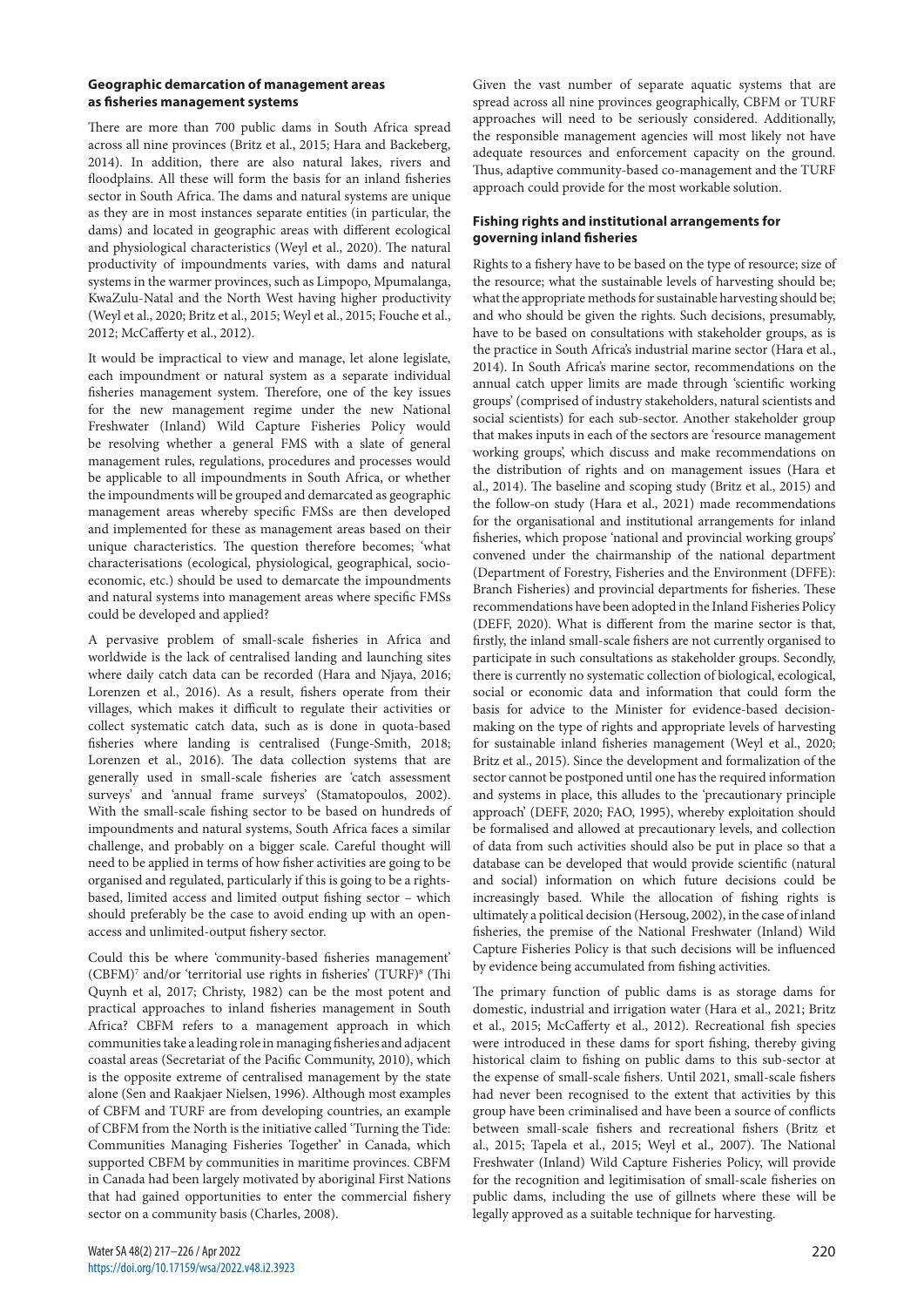Securing access to fishing grounds and protecting their fishing rights could provide incentives for small-scale fishers to invest their time, and build social networks for sustainable fishing practices and economic investment in fishing enterprises (Muchapondwa and Hara, 2021). Tenure security could also contribute towards overcoming factors affecting entry by rural women and men into higher earning inland fisheries market value chains (MVCs). For example, women fish vendors from Jozini Town on Pongola Dam have benefitted from being organised as a cooperative (Sizabantu), which in turn has been able to negotiate a fish purchase monopoly from the fishers that had been given fishing permits (Muchapondwa and Hara, 2021). Government's role has been to help organise the women into a cooperative, and also make the issuing of the fishing permits to the fishers conditional on prioritising the sale of their catch to the women's cooperative, thereby creating a win-win situation. Another example is on Flag Boshielo Dam where currently some of the recreational fishers are said to be taking away and selling their catch for income and profit in inland towns (some argue that this is to offset their costs – but then it is not expected that one should be offsetting their costs if they are fishing for leisure). In such contexts, a rule could be introduced to stop this practice by recreational fishers, and instead issue permits for organised smallscale fishers and post-harvest operators to occupy the niche to be left by the recreational fishers.

#### **Inland fisheries co-management**

Co-management9 has been implemented in many small-scale fisheries worldwide in recent decades. Some of the key dimensions of the co-management paradigm are as a mechanism for power sharing, institution building, enhanced trust and social capital, joint problem solving, knowledge-sharing and social learning (Evans et al., 2011; Berkes, 2009; Chuenpagdee and Jentoft, 2007). In addition, co-management is seen by many as a normative process to improve the legitimacy and effectiveness of fisheries management (Battistta et al., 2018; Pomeroy et al., 2015; Evans et al., 2011; Berkes, 2009; Jentoft, 1989).

Co-management is the proposed management approach for inland fisheries in South Africa. One of the main challenges for the governance of inland fisheries in South Africa is that there are multiple categories of stakeholders that utilise the dams and natural aquatic systems (Hara et al., 2021; Britz et al., 2015; McCafferty et al., 2012; Weyl et al., 2007). Given different and at times conflicting values that the multiple stakeholders attach to these ecosystems, the governance will need to be based on adaptive co-management (Hasselman, 2017; Fabricius and Currie, 2015; Smedstad and Gosnell, 2013; Plummer et al., 2012) and an ecosystems approach (based on achieving 'human wellbeing', 'ecological wellbeing', and 'good governance') (FAO, 2021; Garcia and Cochrane, 2005). Figure 1 summaries some of the key categorises of stakeholders utilising and deriving benefit from public dams (Hara et al., 2021).

The key stakeholders on public dams are as follows: Small-scale fishers who benefit from food and nutrition security through fish for household consumption and income; recreational anglers who benefit from sport and competitive fishing; the value chain suppliers who benefit from sale of fishing equipment; lodge and guesthouse owners and tourist operators providing services that enable people to come for recreational angling or for holidays; and irrigation farmers who benefit from the water and also the farm employees who benefit from direct employment on such farms.

Central government departments hold the mandates and responsibilities for ensuring the sustainable utilization of natural resources and maintenance of biodiversity in public dams and the dam catchment areas. These mandates are provided for through relevant legislation and policies<sup>10</sup>. In most instances, the central government mandates are implemented by their provincial departments, local governments or provincial environmental parastatals through decentralisation of authority. Historically, therefore, management of biodiversity on public dams has been undertaken using provincial environmental legislation and ordinances (Britz et al., 2015). The National Freshwater (Inland) Wild Capture Fisheries Policy, is based on centralising the legislative



**Figure 1.** Key stakeholders for co-management on public dams in South Africa (source: Hara et al., 2021)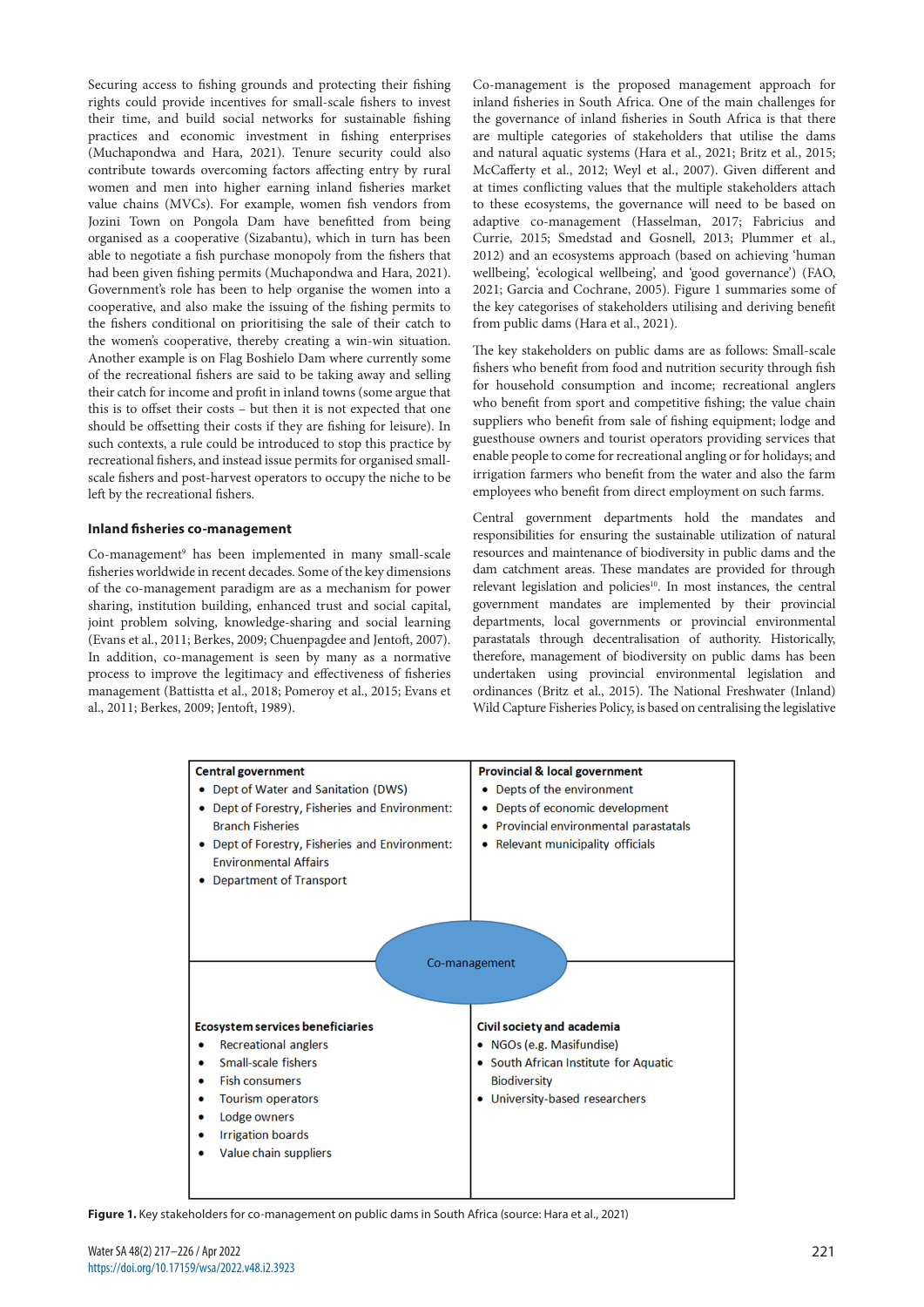mandate for inland fisheries into the hands of the national Department of Fisheries – DFFE: Branch Fisheries. This would ensure one overarching policy and legislation from which provinces can derive decentralised authority and responsibility, unlike the current situation whereby each province has its own legislation.

Success of co-management is usually evaluated both in terms of process indicators (for example, participation, fisher community influence, rule compliance, resource control and conflict resolution) and outcome indicators (for example, household income, household well-being, resource well-being, fishery yield, and resource access) (d'Armengola et al., 2018; Whitehouse and Fowler, 2018; Evans et al., 2011). Co-management evaluation studies undertaken so far demonstrate the importance of considering both process and outcome indicators in order to meaningfully evaluate and improve the impact of co-management as an approach for small-scale fisheries management in developing countries. While the process indicators do not directly address issues of power-sharing or trustbuilding, they do suggest improved inclusion of stakeholders in governance processes, improved capacity to control or influence decision-making, and improved compliance with management rules over time as benefits of co-management. Positive trends in process indicators are expected to lead to improved management outcomes, although literature shows that this is not guaranteed (Béné and Neiland, 2006).

Decisions are usually required on the evaluation criteria for successful co-management. Such indicators need to evaluate both process and outcome. Evans and others (Evans et al., 2011) suggested that improved yield and household income are key desirable outcomes for small-scale fisheries co-management in developing country contexts. For South Africa, a survey of these indicators at the outset of the co-management arrangement could act as the control or baseline against which to evaluate success and progress thereafter, given that there might not be a control group (non-co-management arrangement) for comparison or by which the observed changes can be judged as being attributable to co-management.

#### **Funding for inland fisheries management**

An underlying problem of managing small-scale fisheries, especially if they are managed from a safety-net and/or welfarefunction perspective and approach (Nunan 2014; Bene et al., 2010; Jul Larsen et al., 2003) is the question of how the sustainable management of the sector will be funded. In an ideal conventional fisheries management approach, participants in a fishery are required to pay a fee for the rights to fish. The size of fees is ideally supposed to be based on paying for management costs for the fishery – that is, cost recovery (Metzner, 2008). In most African countries, the developmentalist and welfarist approach has meant that, in most instances, gear licenses are not set and reviewed annually on the basis of cost recovery. Over the years, therefore, the fees have fallen behind the ideal level for cost recovery or value of the fishery to society. In most instances, the collection of gear licence fees is in itself usually poor. For example, in Malawi, only about 20% of the annual potential fishing gear licence fees is collected by the Department of Fisheries (Njaya et al., 2018). Also important to note is that in Malawi the gear licence fees go directly towards revenue collection for the country's general fiscus. The amount of funding from Treasury/Ministry of Finance for a sector usually depends on how much a specific sector contributes towards revenue collection or to a country's gross domestic product (GDP) (Njaya et al., 2018). South Africa will need to decide whether inland fisheries will be managed from a welfarist or cost-recovery perspective and approach. Without doubt, there are attendant challenges of collecting licence fees from small-scale fishers operating from their own villages on over 700 public dams.

Generally, the economic value of small-scale fisheries in developing countries is often unknown or invisible (Lynch et al., 2016) and the other benefits are intangible (Garcia et al., 2008). Usually, therefore, this in turn reduces government funding allocation for management of small-scale fisheries, thereby completing a vicious circle. That is, because small-scale fisheries do not usually contribute much to the fiscus in terms of revenue, the sector in turn get less funding for management of the sector than other sectors from Treasury/Ministry of Finance. While small-scale fisheries might not contribute as much as other sectors to the fiscus, they do generate significant welfare gains in terms of food security, livelihoods and healthy and stable communities in many countries (FAO, 2020; Lynch et al., 2016; De Graaf and Garibaldi, 2014). Thus, there remain strong arguments for funding and supporting the development and management of the inland fisheries sector in South Africa on the understanding that there are significant non-GDP social welfare gains for rural communities that can be realised from the sector.

# **PATH DEPENDENCE**

Path dependence is an economic concept which argues that the decision options available to one are dependent on and constrained by previous decisions or experiences (Baláž and Williams, 2007). In other words, 'history matters' (Liebowitz and Margolis, 2000 p. 981). In public policy, the notion of path dependence defines or is associated with situations whereby the present policy choices are constrained or shaped by institutional paths that result from choices made in the past (Torfing, 2009). In applying the analogy of path dependence, small-scale fisheries management regimes set up when such regimes were being institutionalised, for example, during colonialism in former colonies and perpetuated by post-colonial states, have largely remained unchanged. In most developing countries in Africa, the regimes were principally informed by developmentalist and welfarist thinking based on the assumptions that fish resources were limitless in terms of the harvest levels and fishing effort they could withstand. We know now that this is not the case; fish stocks have limits in productivity and can be overfished, not only by industrial fishing but also using small-scale fishing technologies and fishing effort. In most developing countries small-scale fisheries management regimes based on developmentalist and welfarist approaches have resulted in open-access fisheries and the resultant over-capitalisation, leading to over-exploitation and degradation of small-scale fisheries. Other consequences of open access are: undefined fishing rights (what belongs to everyone belongs to no one (Hardin, 1968)); difficulties in collecting data for evidence-based management; and problems of social and economic valuation of small-scale fisheries. Experience shows that it is very difficult to change or reform such regimes and the trajectory that they set the management of a fishery on once set in motion. For one thing, the socio-economic characteristics that small-scale fisheries take on and assume make reform very difficult and, secondly, government agencies responsible for fisheries management have to deal with political pressure that comes with any attempts at reforms that might alienate smallscale fishers. Therefore, South Africa needs to take cognisance of the type of management regime that should be put in place for a sustainable and viable inland small-scale fisheries sector, given the lessons and precedents from other countries and the path dependence that can result from formulation and setting up of such management regimes.

## **CONCLUSIONS**

The formalization of the inland fisheries sector in South Africa represents a significant step in the recognition and decriminalization of small-scale fishing activities in the country's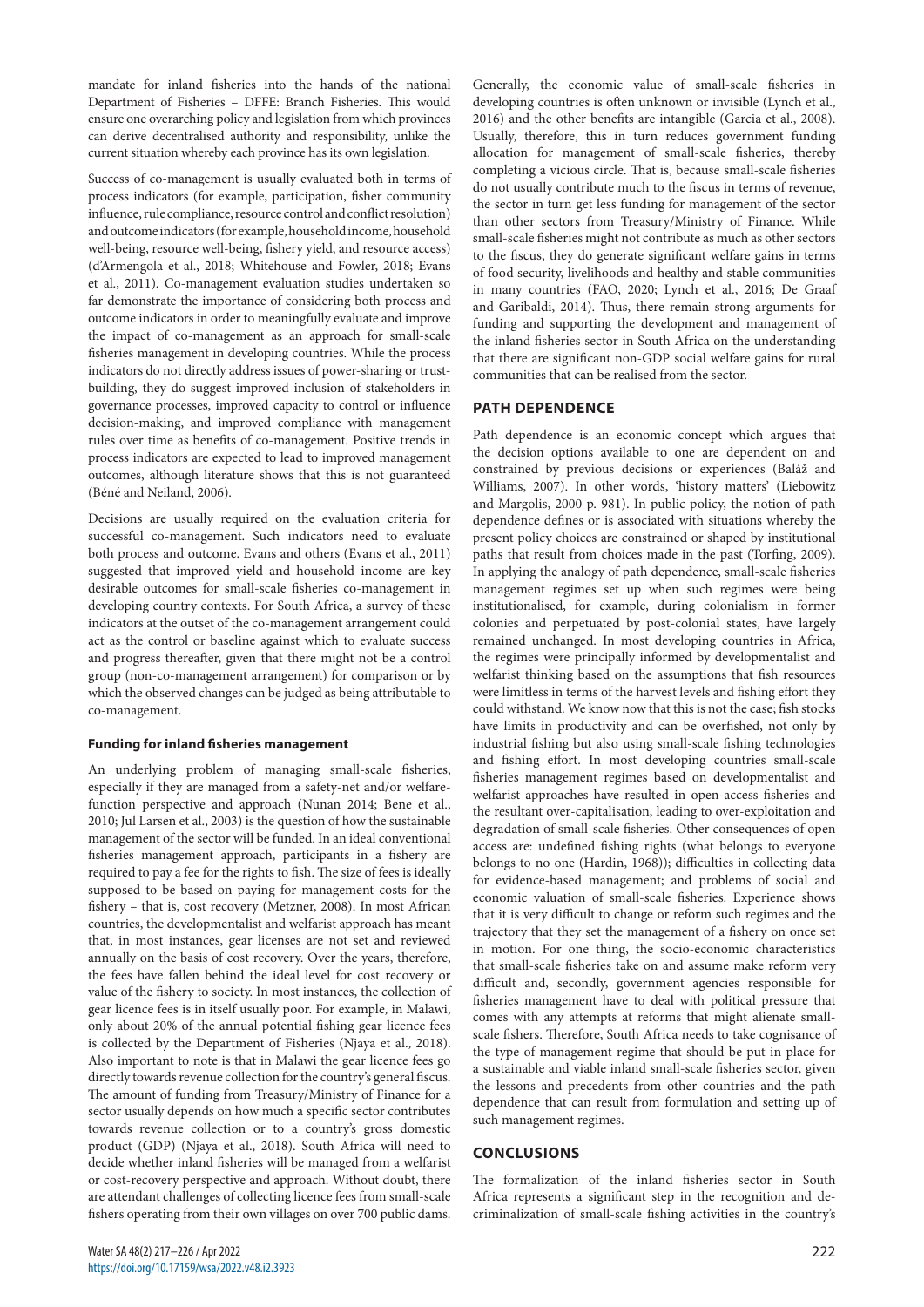inland aquatic systems. The challenge will be putting in place a fisheries management regime that could ensure equity and sustainable utilization. This will require creating fisheries management systems based on the geographic, ecological, physiological and socio-economic variability of the aquatic systems. Lessons from other African and developing countries globally are particularly on: the need to avoid open-access regimes; the need to organise the sector for and implement limited entry and limited output; how to fund management of the sector; and the need for functional co-management. Other areas in which important lessons should be drawn are: the type of functional fishing rights and the overarching institutional arrangements for sustainable small-scale fisheries. Imbibing these lessons will be critical if South Africa is to create and formalise a socioecologically sustainable sector. Involving all stakeholders from the very beginning, through genuinely inclusive co-management processes and arrangements, could go a long way in ensuring sustainable and equitable inland small-scale fisheries, hopefully, across generations.

#### **ACKNOWLEDGEMENT**

This paper is based on a Water Research Commission funded project 'Towards enhancing contributions of inland fisheries to rural livelihoods: an empirical assessment of freshwater fish stocks, fisheries potential, market value chains, governance and comanagement arrangements (WRC Project No. K5/2497//4)'. The views and opinions expressed in this article though are my own.

#### **REFERENCES**

- AFRICA PROGRESS PANEL (2014) Grain, fish, money: financing Africa's green and blue revolutions. Africa Progress Report 2014. [https://www.afdb.org/fileadmin/uploads/afdb/Documents/Project](https://www.afdb.org/fileadmin/uploads/afdb/Documents/Project-and-Operations/Africa_Progress_Report_2014.PDF)[and-Operations/Africa\\_Progress\\_Report\\_2014.PDF](https://www.afdb.org/fileadmin/uploads/afdb/Documents/Project-and-Operations/Africa_Progress_Report_2014.PDF) (Accessed 29 November 2021).
- AUC & NEPAD (Africa Union Commission & New Partnership for Africa's Development) (2014) Policy framework and reform strategy for fisheries and aquaculture in Africa: Creating a conducive and enabling environment for the fish sector to create equitable, social and economic development in Africa. AUC-NEPAD, Addis Ababa. [https://au.int/sites/default/files/documents/30266-doc-au-ibar\\_-\\_](https://au.int/sites/default/files/documents/30266-doc-au-ibar_-_fisheries_policy_framework_and_reform_strategy.pdf) [fisheries\\_policy\\_framework\\_and\\_reform\\_strategy.pdf](https://au.int/sites/default/files/documents/30266-doc-au-ibar_-_fisheries_policy_framework_and_reform_strategy.pdf) (Accessed 30 December 2021).
- ALLISON EH, MVULA PM and ELLIS F (2002) Competing agendas in the development and management of fisheries in Lake Malawi. In: Geheb K and Sarch MT (eds) *Africa's Inland Fisheries: The Management Challenge*. Fountain Books, Kampala. 49–88.
- ANDREW NL, BÉNÉ C, HALL SJ, ALLISON EH, HECK S and RATNER BD (2007) Diagnosis and management of small-scale fisheries in developing countries. *Fish Fish.* **8** (3) 227–240. [https://](https://doi.org/10.1111/j.1467-2679.2007.00252.x) [doi.org/10.1111/j.1467-2679.2007.00252.x](https://doi.org/10.1111/j.1467-2679.2007.00252.x)
- ARNASON R (2011) *Fisheries Management: Basic Principles.* Encyclopedia of Life Support Systems (EOLSS). UNESCO, Paris.
- ARNASON R (2009) Fisheries management and operations research. *Eur. J. Oper. Res.* **193** 741–751. [https://doi.org/10.1016/j.ejor.2007.](https://doi.org/10.1016/j.ejor.2007.07.028) [07.028](https://doi.org/10.1016/j.ejor.2007.07.028)
- ARTHUR R (2020) Small-scale fisheries management and the problem of open access. *Mar. Polic.* **115**. [https://doi.org/10.1016/j.](https://doi.org/10.1016/j.marpol.2020.103867) [marpol.2020.103867](https://doi.org/10.1016/j.marpol.2020.103867)
- BALÁŽ V and WILLIAMS AM (2007) Path-dependency and pathcreation perspectives on migration trajectories: the economic experiences of Vietnamese migrants in Slovakia. *Inter. Migr.* **45** (2) 37–67.<https://doi.org/10.1111/j.1468-2435.2007.00403.x>
- BATTISTA W, ROMERO-CANYAS R, SMITH SL, FRAIRE J, EFFRON M, LARSON-KONAR MD and FUJITA R (2018) Behaviour change interventions to reduce illegal fishing. *Front. Mar. Sci.* **5** 403.<https://doi.org/10.3389/fmars.2018.00403>
- BELHABIB D, SUMAILA UR and PAULY D (2015) Feeding the poor: Contribution of West African fisheries to employment and food security. *Ocean Coast. Manage.* **111** 72–81. [https://doi.org/10.1016/j.](https://doi.org/10.1016/j.ocecoaman.2015.04.010) [ocecoaman.2015.04.010](https://doi.org/10.1016/j.ocecoaman.2015.04.010)
- BÉNÉ C, HERSOUG B and ALLISON EH (2010) Not by rent alone: analysing the pro-poor functions of small-scale fisheries in developing countries. *Dev. Polic. Rev.* **28** (3) 325–358. [https://doi.](https://doi.org/10.1111/j.1467-7679.2010.00486.x) [org/10.1111/j.1467-7679.2010.00486.x](https://doi.org/10.1111/j.1467-7679.2010.00486.x)
- BÉNÉ C and NEILAND AE (2006) From participation to governance: a critical review of the concepts of governance, co-management and participation, and their implementation in small-scale inland fisheries in developing countries. WorldFish Center, Penang.
- BERKES F (2009) Evolution of co-management: Role of knowledge generation, bridging organizations and social learning. *J. Environ. Manage.* **90** (5) 1692–1702. [https://doi.org/10.1016/j.jenvman.2008.](https://doi.org/10.1016/j.jenvman.2008.12.001) [12.001](https://doi.org/10.1016/j.jenvman.2008.12.001)
- BRITZ PJ, HARA M, WEYL O, TAPELA B and ROUHANI QA (2015) Scoping study on the development and sustainable utilisation of inland fisheries in South Africa. Volume 1. Research Report. WRC Report No. TT615/1/1444. Water Research Commission, Pretoria.
- CHAN CY, NHUONG T, SHANALI P, CHARLES CC, TIMOTHY BS and MICHAEL JP (2019) Prospects and challenges of fish for food security in Africa. *Glob. Food Security.* **20** 17–25. [https://doi.](https://doi.org/10.1016/j.gfs.2018.12.002) [org/10.1016/j.gfs.2018.12.002](https://doi.org/10.1016/j.gfs.2018.12.002)
- CHARLES A (2008) Turning the tide: toward community-based fishery management in Canada's Maritimes. *American Fisheries Society Symposium.* **49** 569–573.
- CHARLES AT (2001) *Sustainable Fishery Systems*. Blackwell Science, London. 384 pp.
- CHRISTY Jr FT (1982) Territorial use rights in marine fisheries: definitions and conditions. FAO Fish. Tech. Pap. 227. 10 pp.
- CHUENPAGDEE R and JENTOFT S (2007) Step zero for fisheries co-management: what precedes implementation. *Mar. Polic.* **31** 657−668.<https://doi.org/10.1016/j.marpol.2007.03.013>
- COCHRANE KL (2000) Reconciling sustainability, economic efficiency and equity in fisheries: the one that got away? *Fish Fish.* **1** 3–21. <https://doi.org/10.1046/j.1467-2979.2000.00003.x>
- DAFF (Department of Agriculture, Forestry and Fisheries, South Africa) (2016) Draft National Inland Fishery Policy Framework for South Africa. DAFF, Pretoria.
- DAFF (Department of Agriculture, Forestry and Fisheries, South Africa) (2012) Policy for the small-scale fishing sector in South Africa. DAFF Notice no 474. *Government Gazette No. 35455*. Government Printer, Pretoria.
- D'ARMENGOLA L, PRIETO CASTILLOA M, RUIZ-MALLÉNA I and CORBERAA E (2018) A systematic review of co-managed smallscale fisheries: Social diversity and adaptive management improve outcomes. *Glob. Environ. Change.* **52** (2018) 212–225. [https://doi.](https://doi.org/10.1016/j.gloenvcha.2018.07.009) [org/10.1016/j.gloenvcha.2018.07.009](https://doi.org/10.1016/j.gloenvcha.2018.07.009)
- DE GRAAF G and GARIBALDI L (2014) The value of African fisheries. FAO Fisheries and Aquaculture Circular No. 1093. FAO, Rome. 76 pp.
- DEFF (Department of Environment, Forestry and Fisheries, South Africa) (2020) National Freshwater (Inland) Wild Capture Fisheries Policy for South Africa (4<sup>th</sup> Draft). DEFF, Pretoria.
- DWS (Department of Water and Sanitation, South Africa) (2015) Final Resource Management Plan: Voëlvlei Dam, Volume 1 of 2 – Main Report. DWS, Pretoria.
- ELLENDER BR, WEYL OLF and WINKER H (2009) Who uses the fishery resources in South Africa's largest impoundment? Characterising subsistence and recreational sectors on Lake Gariep. *Water SA.* **35** 677–684.<https://doi.org/10.4314/wsa.v35i5.49194>
- EVANS L, CHERRETT N and PEMSL D (2011) Assessing the impact of fisheries co-management interventions in developing countries: A meta-analysis. *J. Environ. Manage.* **92** (2011) 1938e1949. [https://doi.](https://doi.org/10.1016/j.jenvman.2011.03.010) [org/10.1016/j.jenvman.2011.03.010](https://doi.org/10.1016/j.jenvman.2011.03.010)
- FABRICIUS C and CURRIE B (2015) Adaptive co-management. In: Allen CR and Garmestani AS (eds) *Adaptive Management of Social-Ecological Systems*. Springer, Netherlands. 147–179. [https://doi.](https://doi.org/10.1007/978-94-017-9682-8_9) [org/10.1007/978-94-017-9682-8\\_9](https://doi.org/10.1007/978-94-017-9682-8_9)
- FAO (2021) Ecosystem approach to fisheries (EAF). FAO. Rome. URL: <http://www.fao.org/fishery/topic/16034/en>
- FAO (2020) The state of world fisheries and aquaculture 2020. Sustainability in Action. FAO, Rome. [https://doi.org/10.4060/ca92](https://doi.org/10.4060/ca9229en) [29en](https://doi.org/10.4060/ca9229en)
- FAO (2018) Review of the state of the world fishery resources: inland fisheries. FAO Fisheries and Aquaculture Circular No.C942, Revision 3. FAO. Rome.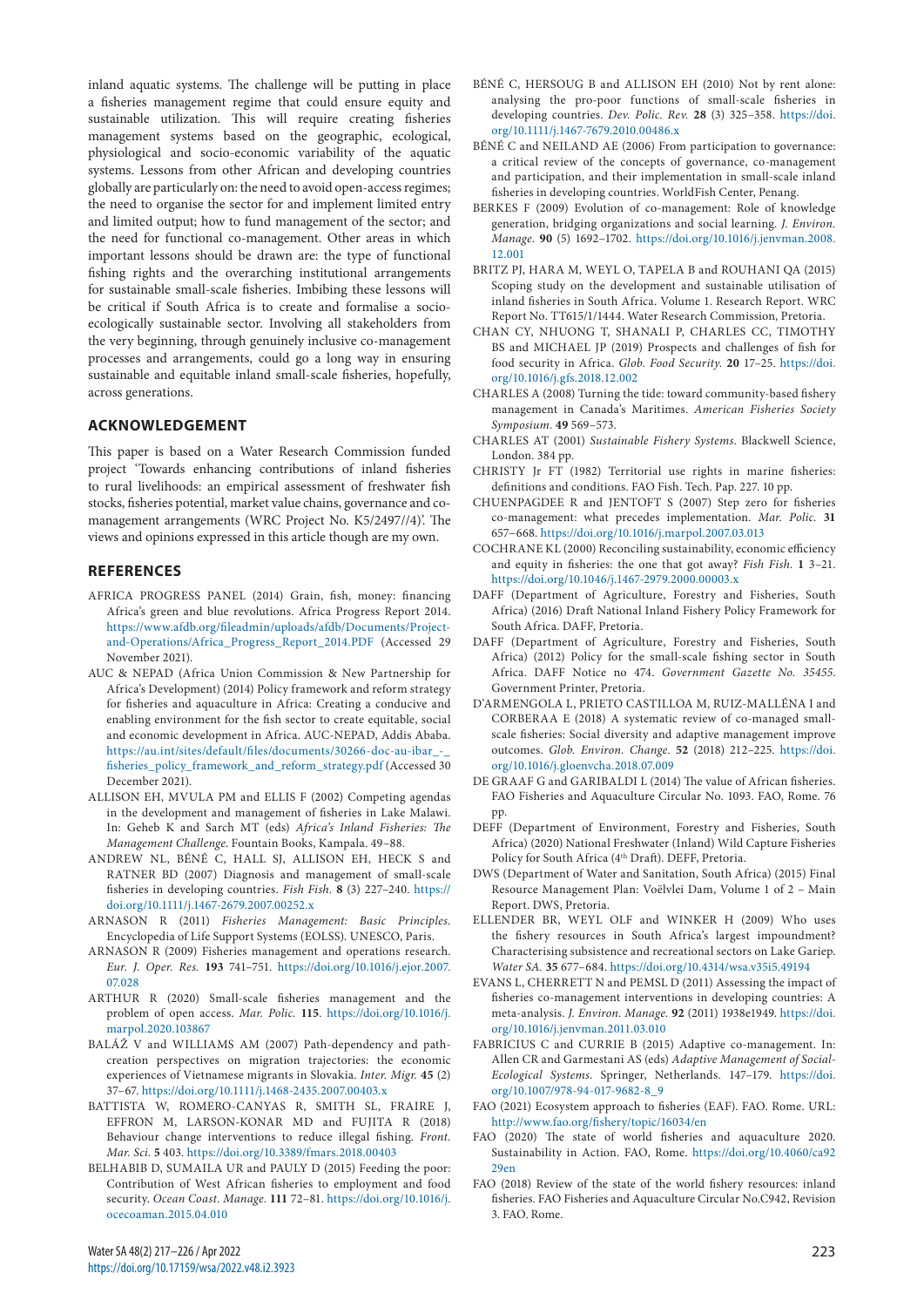FAO (2016) The state of world fisheries and aquaculture. FAO, Rome.

- FAO (2009) Report of the Global Conference on Small-scale Fisheries 'Securing Sustainable Small-Scale Fisheries: Bringing Together Responsible Fisheries and Social Development', Bangkok, 13–17 October 2008. FAO, Rome.
- FAO (2005) Increasing the contribution of small-scale fisheries to poverty alleviation and food security. FAO, Rome.

FAO (1995) Code of conduct for responsible fisheries. FAO, Rome. 41 pp.

- FOGARTY MJ and COLLIE JS (2009) *Fisheries Overview. Encyclopedia of Ocean Sciences* (2nd edn). Academic Press, London. 499–504. <https://doi.org/10.1016/B978-012374473-9.00748-7>
- FOUCHE PSO, VLOK W, ROOS JC, LUUS-POWELL W and JOOSTE A (2012) Establishing the fishery potential of Lake Nandoni in the Luvuvhu River, Limpopo Province. WRC Report No. 1925/1/12. Water Research Commission, Pretoria.
- FUNGE-SMITH SJ (2018) Review of the state of world fishery resources: inland fisheries. FAO Fisheries and Aquaculture Circular No. C942 Rev.3. FAO, Rome. 397 pp. [https://www.fecpl.ca/wp-content/](https://www.fecpl.ca/wp-content/uploads/2018/07/ca0388en.pdf) [uploads/2018/07/ca0388en.pdf](https://www.fecpl.ca/wp-content/uploads/2018/07/ca0388en.pdf) (Accessed 30 December 2021).
- GARCIA S, ALLISON EH, ANDREW NL, BENE C, BIANCHI G, DE GRAAF G, KALIKOSKI GJ, MAHON R and ORENSANZ JM (2008) Towards integrated assessment and advice in small-scale fisheries: principles and processes. FAO, Rome.
- GARCIA SM and COCHRANE KL (2005) Ecosystem approach to fisheries: a review of implementation guidelines. *ICES J. Mar. Sci.* **62** (3) 311–318. <https://doi.org/10.1016/j.icesjms.2004.12.003>
- GROTIUS H (1609) Mare librum. In: Scott JB (ed.) *The Freedom of the Seas or The Right Which Belongs to the Dutch to Take Part in the East Indian Trade.* Reprint 1916. Oxford University Press, Oxford. 83 pp.
- GULLAND JA (1974) *The Management of Marine Fisheries*. University of Washington Press, Seattle, WA. 198 pp.
- GUTIERREZ M, DANIELS A, FANJUL G, GUEREÑA A, MATHESON I and WATKINS K (2016) Western Africa´s missing fish. Overseas Development Institute, London. [https://doi.org/10.13140/RG.2.1.17](https://doi.org/10.13140/RG.2.1.1788.5684) [88.5684](https://doi.org/10.13140/RG.2.1.1788.5684)
- HARA MM (2006) Restoring the chambo in Southern Malawi: learning from the past or re-inventing the wheel? *Aquat. Ecosyst. Health Manage.* **9** (4) 419–432. <https://doi.org/10.1080/14634980601013335>
- HARA M and NJAYA F (2016) Between a rock and a hard place: the need for and challenges to implementation of rights based fisheries management in small-scale fisheries of Southern Lake Malawi. *Fish. Res.* **174** 10–18. <http://doi.org/10.1016/j.fishres.2015.08.005>
- HARA M and BACKEBERG GR (2014) An institutional approach for developing South African inland freshwater fisheries for improved food security and rural livelihoods. *Water SA.* **40** (2) 277–286. <https://doi.org/10.4314/wsa.v40i2.10>
- HARA MM, ROGERSON J, DE GOEDE J and RAAKJÆR J (2014) Fragmented participation in management of the fishery for small pelagic fish in South Africa – inclusion of small-rights holders is a complex matter. *Afr. J. Mar. Sci.* **36** (2) 185–196. [https://doi.org/10.2](https://doi.org/10.2989/1814232X.2014.930708) [989/1814232X.2014.930708](https://doi.org/10.2989/1814232X.2014.930708)
- HARA M, MUCHAPONDWA E, SARA JR, WEYL O, BRITZ P and TAPELA BN (2021) Inland fisheries contributions to rural livelihoods: an assessment of fisheries potential, market value chains and governance arrangements. WRC Report No. 2497/1/20. Water Research Commission, Pretoria.
- HARDIN G (1968) The tragedy of the commons. *Science.* **162** 1243–1248. <https://doi.org/10.1126/science.162.3859.1243>
- HASSELMAN L (2017) Adaptive management; adaptive co-management; adaptive governance: what's the difference? *Australas. J. Environ. Manage.* **24** (1) 31– 46. [https://doi.org/10.1080/14486563.2](https://doi.org/10.1080/14486563.2016.1251857) [016.1251857](https://doi.org/10.1080/14486563.2016.1251857)
- HERSOUG B (2002) *Fishing in a Sea of Sharks: Reconstruction and Development in The South African Fishing Industry.* Eburon, Delft.
- HERSOUG B and PAULSEN O (1996) Monitoring, control and surveillance in fisheries management (1st edn). University of Namibia, Windhoek.
- HEY D (1977) The history and status of nature conservation in South Africa. In: Brown AC (ed) *A History of Scientific Endeavour in South Africa*. The Rustica Press (Pty.) Ltd, Cape Town. 132–163.
- HICKLING CF (1960) Report on visit to Nyasaland, June 1960 (c.o./4807/60). Colonial Office, London. In MNA 18/7/6F-7050.
- HILBORN R, AMOROSO RO, ANDERSON CM, BAUM JK, BRANCH TA, COSTELLO C, DE MOOR CL, FARAJ A, HIVELY D, JENSEN OP and co-authors (2020) Effective fisheries management instrumental in improving fish stock status. *Proc. Natl Acad. Sci.* **117** (4) 2218–2224.<https://doi.org/10.1073/pnas.1909726116>
- HILBORN R (2007) Defining success in fisheries and conflicts in objectives. *Mar. Polic.* **31** 153–158. [https://doi.org/10.1016/j.marpol.](https://doi.org/10.1016/j.marpol.2006.05.014) [2006.05.014](https://doi.org/10.1016/j.marpol.2006.05.014)
- HVIDING E and JUL LARSEN E (1995) *Community Resource Management in Tropical Fisheries* (1<sup>st</sup> edn). University of Namibia. Windhoek.
- IUCN (1996) Resolutions and recommendations, World Conservation Congress, Montreal (Canada), 13–23 October, 1996. [http://iucn.org/](http://iucn.org/wcc/resolutions/resrecen.pdf) [wcc/resolutions/resrecen.pdf](http://iucn.org/wcc/resolutions/resrecen.pdf) (Accessed 14 February 2003).
- JACQUET J, FOX H, MOTTA H, NGUSARU A, ZELLER D and ZELLER D (2010) Few data but many fish: marine small-scale fisheries catches for Mozambique and Tanzania. *Afr. J. Mar. Sci.* **32** 197–206. [https://](https://doi.org/10.2989/1814232X.2010.501559) [doi.org/10.2989/1814232X.2010.501559](https://doi.org/10.2989/1814232X.2010.501559)
- JENTOFT S (1989) Fisheries co-management: Delegating government responsibility to fishermen´s organisations. *Mar. Polic.* **13** (2) 137– 154. [https://doi.org/10.1016/0308-597X\(89\)90004-3](https://doi.org/10.1016/0308-597X(89)90004-3)
- JENTOFT S and CHUENPAGDEE R (2015) Assessing governability of small-scale fisheries In: *Interactive Governance for Small-Scale Fisheries.* Springer, Amsterdam. 17–35. URL: [http://link.springer.](http://link.springer.com/chapter/10.1007/978-3-319-17034-3_2) [com/chapter/10.1007/978-3-319-17034-3\\_2](http://link.springer.com/chapter/10.1007/978-3-319-17034-3_2)
- JUL-LARSEN E, KOLDING J, OVERÅ R, RAAKJAER NIELSEN J and VAN ZWIETEN PAM (eds) (2003) Management, co-management or no management? Major dilemmas in southern African freshwater fisheries. FAO Fisheries Technical Paper 462/2. FAO, Rome.
- LIEBOWITZ S and MARGOLIS S (2000) *Encyclopaedia of Law and Economics*. 981 pp. ISBN 978-1-85898-984-6.
- LORENZEN K, COWX I, ENTSUA-MENSAH R, EMMA M, LESTER N, KOEHN J, RANDALL R, SO N, BONAR S, BUNNELL D and coauthors (2016) Stock assessment in inland fisheries: a foundation for sustainable use and conservation. *Rev. Fish Biol. Fish.* **26:** 406–440. <https://doi.org/10.1007/s11160-016-9435-0>
- LYNCH AJ, COOKE SJ, DEINES AM, BOWER SD, BUNNEL DB, COWX IG, NGUYEN VM, NOHNER J, PHOUTHAVONG K, RILEY B, ROGERS MW, TAYLOR WW, WOELMER W, YOUN S and BEARD TD (2016) The social, economic, and environmental importance of inland fisheries. *Environ. Rev.* **24** (2) 115–121. [https://](https://doi.org/10.1139/er-2015-0064) [doi.org/10.1139/er-2015-0064](https://doi.org/10.1139/er-2015-0064)
- MALASHA I (2003) Colonial and postcolonial fisheries regulations: the cases of Zambia and Zimbabwe. In: Jul-Larsen E, Kolding J, Overa R, Raakjaer Nielsen J and Van Zwieten PAM (eds) (2003) Management, co-management or no management? Major dilemmas in southern African freshwater fisheries. FAO Fisheries Technical Paper 462/2. FAO, Rome. 253-266.
- MARTINS IM, MEDEIROS, RP, DI DOMENICO M and HANAZAKI N (2018) What fishers' local ecological knowledge can reveal about the changes in exploited fish catches. *Fish. Res.* **198** 109–116. [https://](https://doi.org/10.1016/J.FISHRES.2017.10.008) [doi.org/10.1016/J.FISHRES.2017.10.008](https://doi.org/10.1016/J.FISHRES.2017.10.008)
- MCCAFFERTY JR, ELLENDER BR, WEYL OLF and BRITZ PJ (2012) The use of water resources for inland fisheries in South Africa: review. *Water SA.* **38** 327–343.<https://doi.org/10.4314/wsa.v38i2.18>
- MCRAE D and MUNRO G (1989) Coastal state "rights" within the 200-mile exclusive economic zone. In: Neher PA, Arnason R and Mollett N (eds): *Rights Based Fishing*. Kluwer Academic Publishers, Dordrecht. [https://doi.org/10.1007/978-94-009-2372-0\\_5](https://doi.org/10.1007/978-94-009-2372-0_5)
- METZNER R (2008) Report of the expert consultation on low-cost fisheries management strategies and cost recovery, Georgetown, Guyana, 4–7 September 2007. FAO Fisheries Report No. 853. FAO, Rome. 274 pp.
- MUCHAPONDWA E and HARA M (2021) Using market value chains to enhance the contribution of inland fisheries to rural livelihoods in South Africa. In: Hara M, Muchapondwa E, Sara JR, Weyl O, Britz P and Tapela BN (eds) Inland fisheries contributions to rural livelihoods: an assessment of fisheries potential, market value chains and governance arrangements. WRC Report No. 2497/1/20. Water Research Commission, Pretoria.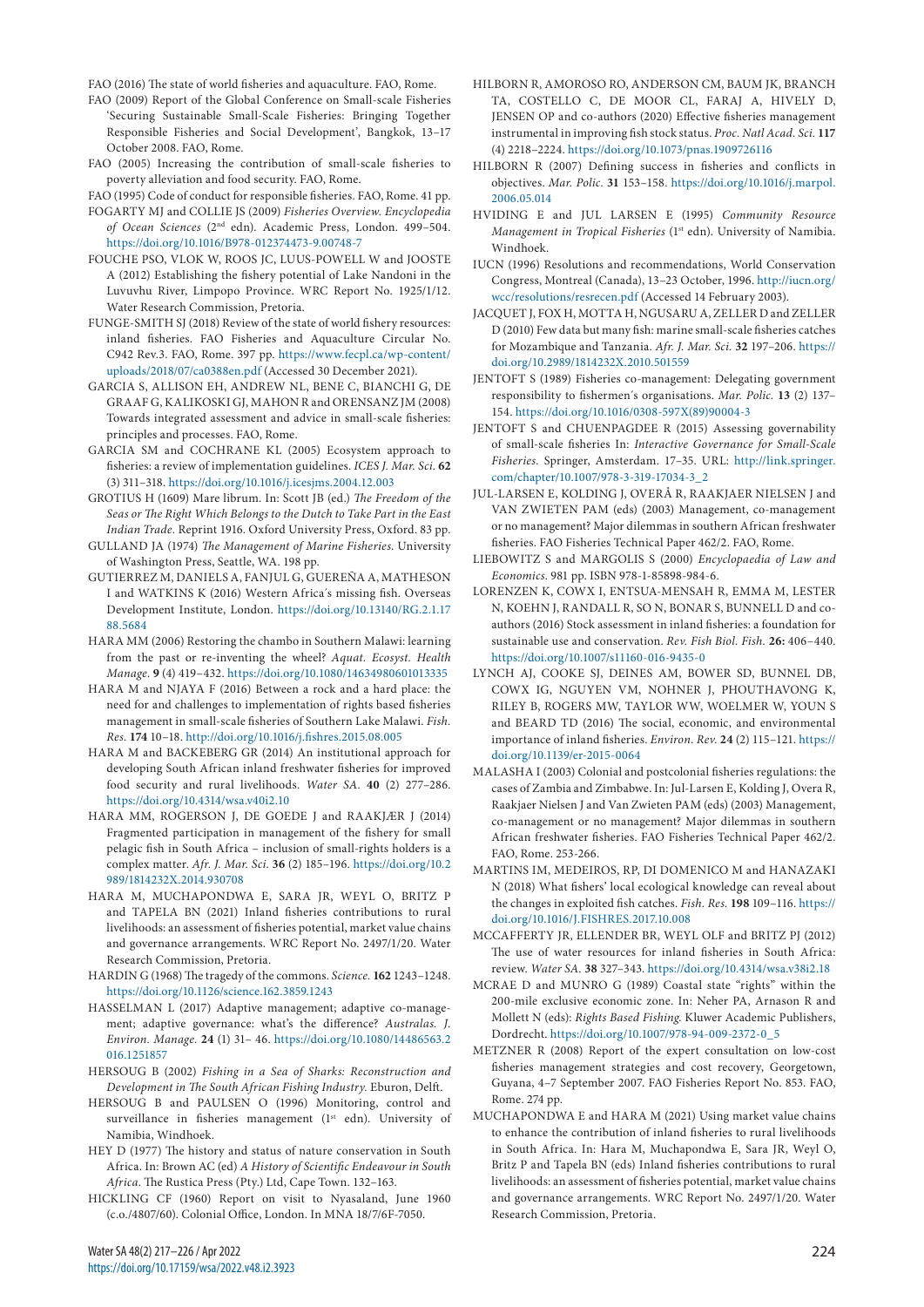- NJAYA F, DONDA S and HARA M (2018) A review of potential sources of revenue for sustaining fisheries co-management activities in the southern Lake Malawi, Mangochi District. *Aquat. Ecosyst. Health Manage.* **21** (20) 168–175. [https://doi.org/10.1080/14634988.2018.14](https://doi.org/10.1080/14634988.2018.1471183) [71183](https://doi.org/10.1080/14634988.2018.1471183)
- NUNAN F (2014) Wealth and welfare? Can fisheries management succeed in achieving multiple objectives? A case study of Lake Victoria, East Africa. *Fish Fish.* **15** 134–150. [https://doi.org/10.1111/](https://doi.org/10.1111/faf.12012) [faf.12012](https://doi.org/10.1111/faf.12012)
- PAULY D and ZELLER D (2016) Catch reconstructions reveal that global marine fisheries catches are higher than reported and declining. *Nat. Commun.* **2016** (7) 1–9. <https://doi.org/10.1038/ncomms10244>.
- PLUMMER R, CRONA B, ARMITAGE DR, OLSSON P, TENGÖ M and YUDINA O (2012) Adaptive co-management: a systematic review and analysis. *Ecol. Soc.* **17** (3) 11. [https://doi.org/10.5751/ES-04952-](https://doi.org/10.5751/ES-04952-170311) [170311](https://doi.org/10.5751/ES-04952-170311)
- POMEROY R, PARKS J, REAUGH-FLOWER K, GUIDOTE M, GOVAN H and ATKINSON S (2015) Status and priority capacity needs for local compliance and community-supported enforcement of marine resource rules and regulations in the Coral Triangle Region. *Coast. Manage.* **43** 301–328. [https://doi.org/10.1080/08920753.2015.1030](https://doi.org/10.1080/08920753.2015.1030330) [330](https://doi.org/10.1080/08920753.2015.1030330)
- PURCELL SW and POMEROY RS (2015) Driving small-scale fisheries in developing countries. *Front. Mar. Sci.* **2**. 44. [https://doi.org/10.3389/](https://doi.org/10.3389/fmars.2015.00044) [fmars.2015.00044](https://doi.org/10.3389/fmars.2015.00044)
- RATNER BD and ALLISON EH (2012) Wealth, rights, and resilience: an agenda for governance reform in small-scale fisheries. *Dev. Polic. Rev.* **30** (4) 371–398.<https://doi.org/10.1111/j.1467-7679.2012.00581.x>
- RSA: GOVERNMENT COMMUNICATIONS (Republic of South Africa: Government Communications) (2021) Statement on the Cabinet Meeting of Wednesday, 4 August 2021. Issues on the Environment: Cabinet decisions. Republic of South Africa (Government Communications). Media Statement date, Thursday, August 5, 2021. Pretoria. [https://www.gcis.gov.za/newsroom/media](https://www.gcis.gov.za/newsroom/media-releases/statement-cabinet-meeting-4-august-2021)[releases/statement-cabinet-meeting-4-august-2021](https://www.gcis.gov.za/newsroom/media-releases/statement-cabinet-meeting-4-august-2021) (Accessed 17 December 2021).
- RSA (Republic of South Africa) (2014) Marine Living Resources Amendment Act. Act No. 5 of 2014. *Government Gazette, 19 May 2014, No. 37659.* Government Printer, Cape Town.
- RSA (Republic of South Africa) (1998) Marine Living Resources Act. Act No. 18 of 1998. *Government Gazette, 27 May 1998, No. 18930.*
- RICHTER T, LAMMERS P and MANTILLA CONTRERAS J (2020) From safety net to point of no return – Are small-scale inland fisheries reaching their limits? *Sustainability.* **12** 7299. [https://doi.](https://doi.org/10.3390/su12187299) [org/10.3390/su12187299](https://doi.org/10.3390/su12187299)
- SALAS S, CHUENPAGDEE R, SEIJO JC and CHARLES A (2007) Challenges in the assessment and management of small-scale fisheries in Latin America and the Caribbean. *Fish. Res.* **87** (1) 5–16. <https://doi.org/10.1016/j.fishres.2007.06.015>
- SALAYO N, GARCES L, PIDO M, VISWANATHAN K, POMEROY R and AHMED M (2008) Managing excess capacity in small-scale fisheries: Perspectives from stakeholders in three Southeast Asian countries. *Mar. Polic.* **32** (4) 692–700. [https://doi.org/10.1016/j.](https://doi.org/10.1016/j.marpol.2007.12.001) [marpol.2007.12.001](https://doi.org/10.1016/j.marpol.2007.12.001)
- SECRETARIAT OF THE PACIFIC COMMUNITY (2010) A community-based ecosystem approach to fisheries management: guidelines for Pacific Island countries. Secretariat of the Pacific Community, Noumea, New Caledonia.
- SEN S and NIELSEN JR (1996) Fisheries co-management: a comparative analysis. *Mar. Polic.* **20** (5) 405–418. [https://doi.org/10.1016/0308-](https://doi.org/10.1016/0308-597X(96)00028-0) [597X\(96\)00028-0](https://doi.org/10.1016/0308-597X(96)00028-0)
- SMEDSTAD JA and GOSNELL H (2013) Do adaptive co-management processes lead to adaptive co-management outcomes? A multi-case study of long-term outcomes associated with the National Riparian Service Team's place-based riparian assistance. *Ecol. Soc.* **18** (4) 8.
- STAMATOPOULOS C (2002) Sample-based fishery surveys A technical handbook. FAO, Rome. URL: [https://www.fao.org/3/y2790e/y2790e.](https://www.fao.org/3/y2790e/y2790e.pdf) [pdf](https://www.fao.org/3/y2790e/y2790e.pdf) (Accessed 15 January 2022).
- TAPELA B, BRITZ PJ and ROUHANI Q (2015) Scoping study on the development and sustainable utilisation of inland fisheries in South Africa. Volume 2. Case studies of small-scale inland fisheries. WRC Report No. TT 615/2/15. Water Research Commission, Pretoria.
- THI QUYNH CN, SCHILIZZI S, HAILU A and IFTEKHAR S (2017). Territorial use rights for fisheries (TURFs): State of the art and the road ahead. *Mar. Polic.* **75** 41–52. [https://doi.org/10.1016/j.](https://doi.org/10.1016/j.marpol.2016.10.004) [marpol.2016.10.004](https://doi.org/10.1016/j.marpol.2016.10.004).
- TIETZE U (2016) Technical and socio-economic characteristics of small-scale coastal fishing communities, and opportunities for poverty alleviation and empowerment. FAO Fisheries and Aquaculture Circular No. 1111. FAO, Rome.
- TORFING J (2009) Rethinking path dependence in public policy research. *Crit. Polic. Stud.* **3** (1) 70–83. [https://doi.org/10.1080/19](https://doi.org/10.1080/19460170903158149) [460170903158149](https://doi.org/10.1080/19460170903158149)
- TWEDDLE D, COWX IG, PEEL RA and WEYL O (2015) Challenges in fisheries management in the Zambezi, one of the great rivers of Africa. *Fish. Manage. Ecol.* **22** 99–111. [https://doi.org/10.1111/](https://doi.org/10.1111/fme.12107) [fme.12107](https://doi.org/10.1111/fme.12107)
- UNITED NATIONS ORGANISATION (1982) United Nations Convention on Law of the Sea. United Nations, New York.
- VAN DER WAAL BCW (2000) Fish as a resource in a rural river catchment in the Northern Province, South Africa. *Afr. J. Aquat. Sci.* **25** 56–70.<https://doi.org/10.2989/160859100780177839>
- WARD JM and KELLY M (2009) Measuring management success: experience with United States fisheries. *Marine Policy.* **33** 164–171. <https://doi.org/10.1016/j.marpol.2008.05.008>
- WEYL O, BARKHUIZEN L, CHRISTISON K, DALU T, HLUNGWANI HA, IMPSON D, SANKAR K, MANDRAK NE, MARR SM, SARA JR, SMIT NJ, TWEDDLE D, VINE NG, WEPENER V, ZVAVAHERA M and COWX IG (2020). Ten research questions to support South Africa's inland fisheries policy. *Afr. J. Aquat. Sci.* **46** (1) 1–10.  [https://](https://doi.org/10.2989/16085914.2020.1822774) [doi.org/10.2989/16085914.2020.1822774](https://doi.org/10.2989/16085914.2020.1822774)
- WEYL O and COWLEY PD (2015) Fisheries in subtropical and temperate regions of Africa. In: Craig JF (ed) *The Ecology of Freshwater Fisheries.* John Wiley and Sons, United Kingdom. 241– 255. <https://doi.org/10.1002/9781118394380.ch21>
- WEYL O, POTTS WM, ROUHANI Q and BRITZ PJ (2007) The need for an inland fisheries policy in South Africa: A case study on the Northwest Province. *Water SA.* **33** 497–504.
- WHITEHOUSE LM and FOWLER MS (2018) Meta-analysis reveals that fisheries co-management alters socio-economic outcomes and resource well-being. *Mar. Ecol. Progr. Ser*. **600** 127–140. [https://doi.](https://doi.org/10.3354/meps12681) [org/10.3354/meps12681](https://doi.org/10.3354/meps12681)
- YE Y and GUTIERREZ NL (2017) Ending fishery overexploitation by expanding from local successes to globalized solutions. *Nat. Ecol. Evol.* 1 (7) 1–5.<https://doi.org/10.1038/s41559-017-0179>